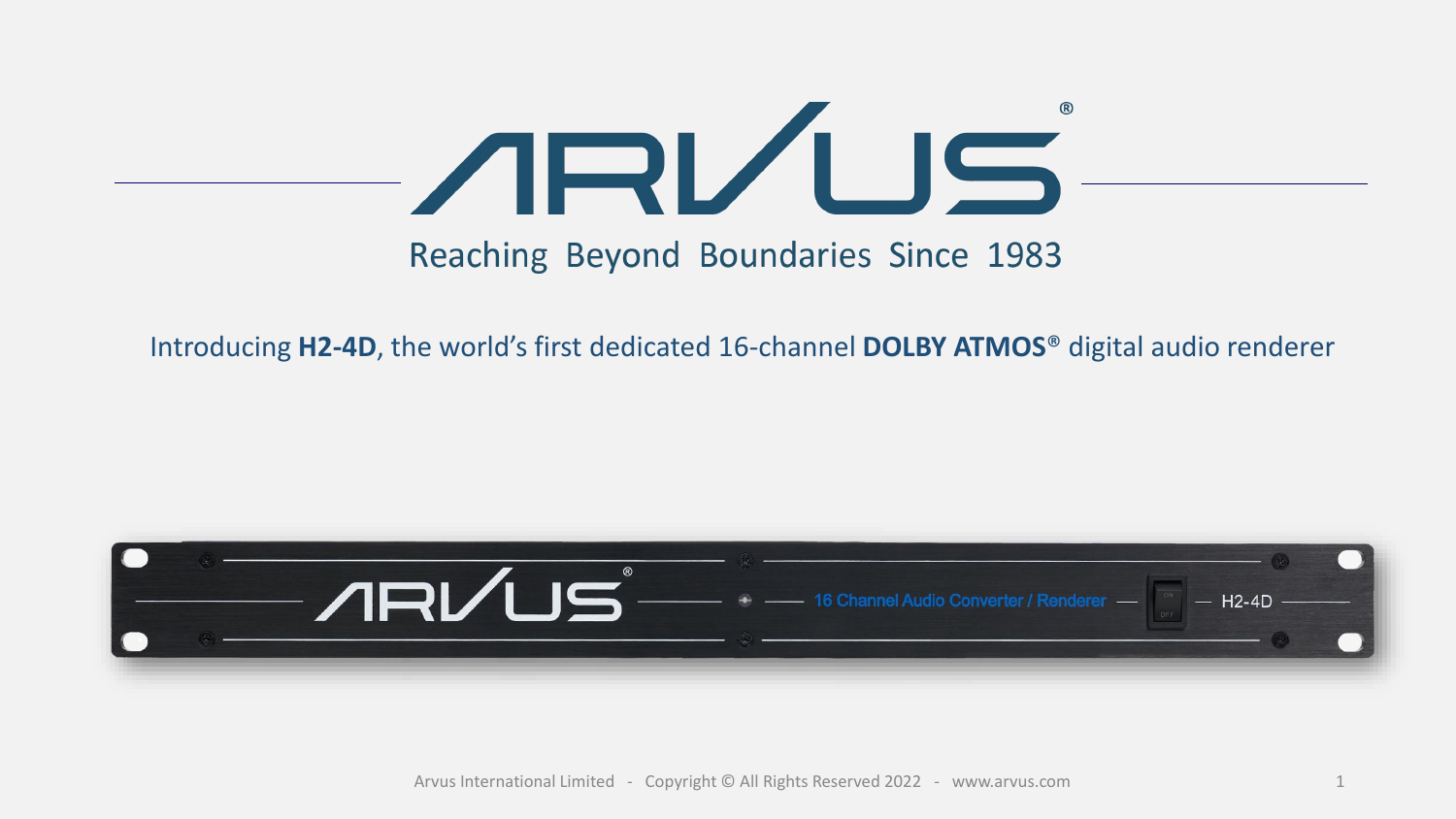# **PRODUCT BACKGROUND**

In 2009 we were contracted by Dolby to supply custom speakers to support their Atmos development. From our involvement at this early stage we have watched with tremendous interest the success of Atmos across cinema and its rapid adoption in home audio, gaming, mobile, streamed media, music and beyond.

In 2011 Sony Entertainment commissioned the first order of our HDMI-2A. This 8-channel HDMI to AES/EBU de-embedder has become an essential device for hundreds of the worlds leading gaming, music, TV and film post-production studios enabling consistent audio levels across multiple equipment and audio standards.

Now a decade later the audio industry is fast evolving beyond 8-channel audio. Audio professionals have been reaching out to us requesting a 16-channel solution to support their Atmos post-production workflow.

After extensive design, development, testing and direct consultation with experts across the globe we are excited to finally release the H2-4D. I would like to personally thank the many dozens of engineers, external consultants and the team at Dolby for assisting us to make this product an elegant solution to support the audio industry's transition to object-based audio production.

> **Matthew A. Simmons** Founder / CEO - September 2022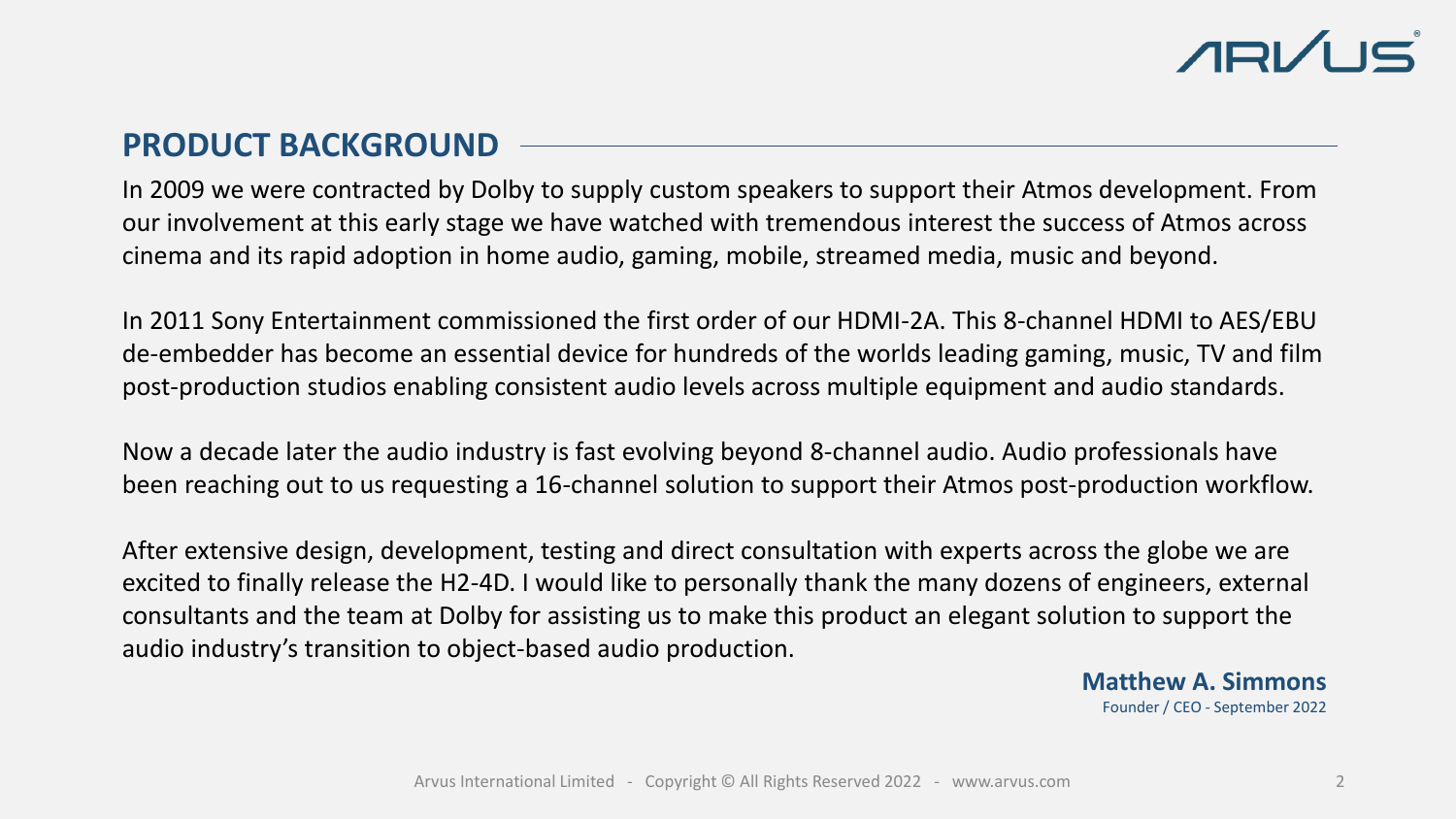

# **PRIMARY FUNCTIONS**

**CONVERT** up to 16 Channels of HDMI audio simultaneously to:

**DANTE®** (AES67 included)

**BALANCED ANALOG**

**HDMI®** (Audio Only)

**AES/EBU** (AES3)

**RENDER DOLBY Atmos® DTS-X®**



**DECODE DOLBY®** - Dolby Digital, Dolby Digital Plus, Dolby TrueHD, Dolby Surround (from Atmos) **DTS®** – DTS, ES, HD Master Audio, HD High Resolution Audio, Express-HD LBR, Neural:X **PCM** - 2ch, PCM Multi-channel, Downmix

Arvus International Limited - Copyright © All Rights Reserved 2022 - www.arvus.com 3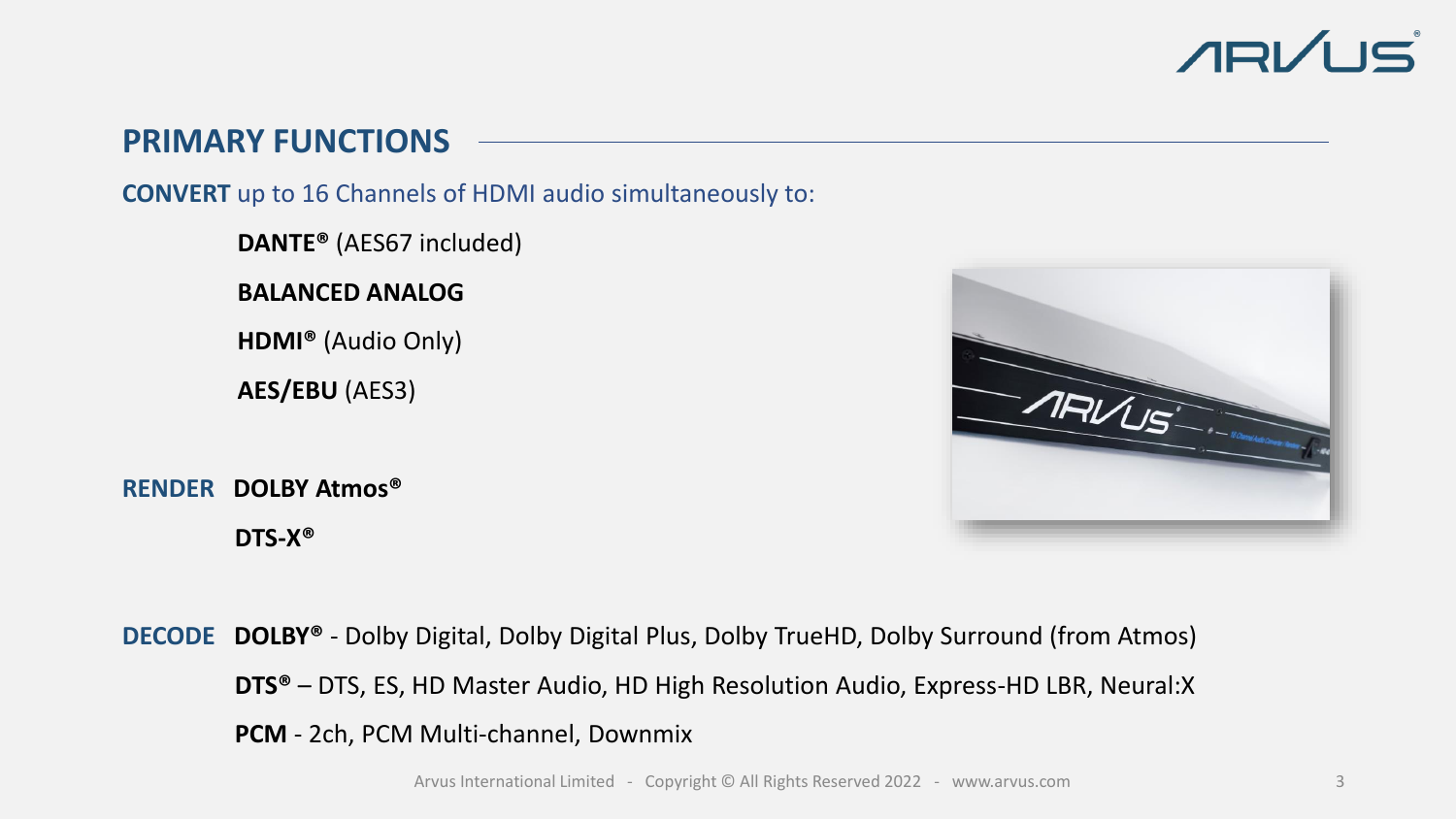

### **TWO INPUTS**

**HDMI - Word Clock** (BNC)

# **SIX OUTPUTS**

**Word Clock** (BNC)

**DANTE** via RJ45 (AES67 Compatibility)

**BALANCED ANALOG** via 2 x DB25

**HDMI x 2** – Full A/V Pass-through and Audio Only (video 720p black)

**AES/EBU** via 1 x DB25 (Tascam Configuration)

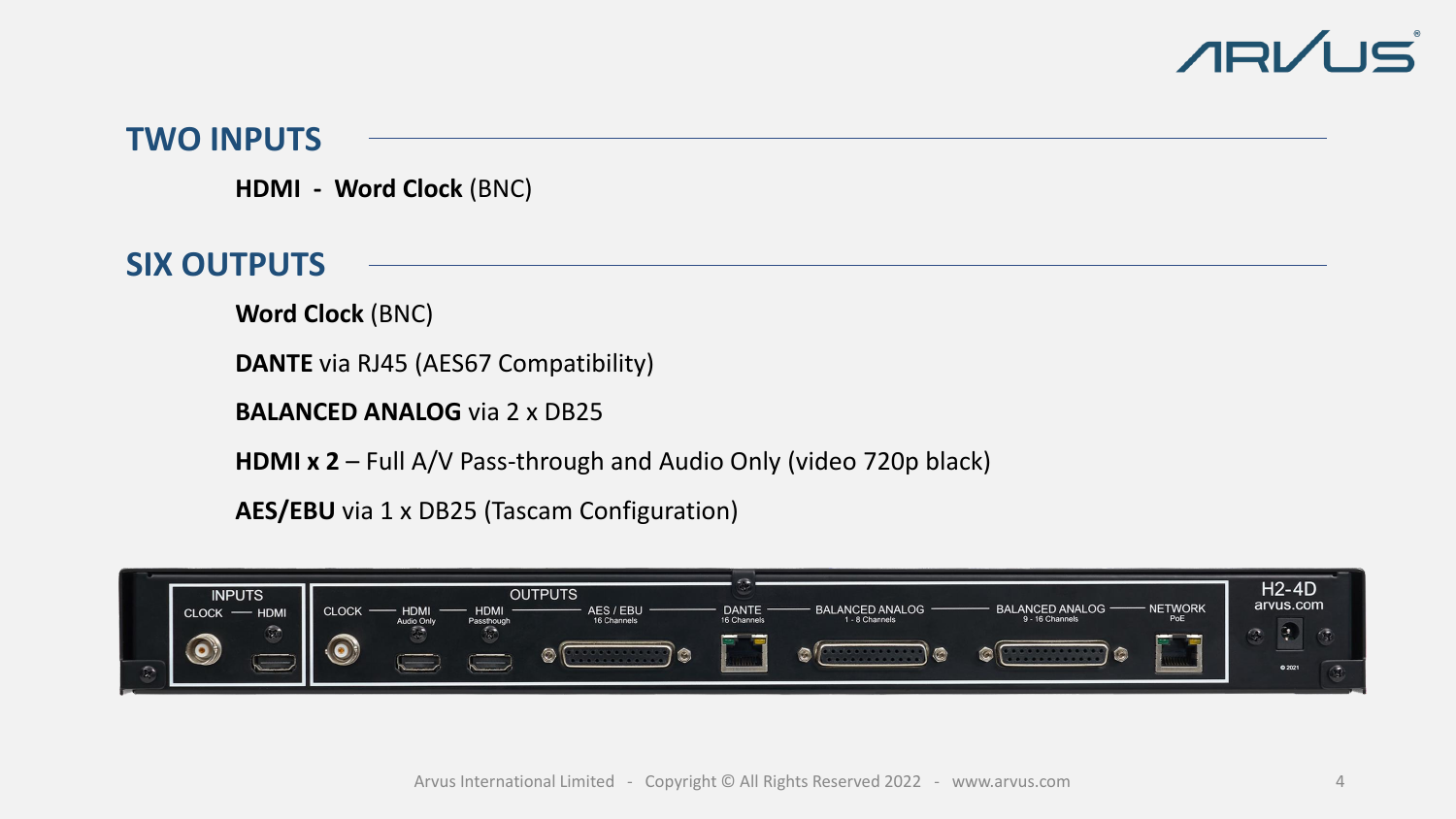# **ARVUS**

# **ADDITIONAL FEATURES**

**Decoding up to 16 channels at 44.1kHz/48kHz/88.2kHz/96kHz/176.4kHz/192kHz** 

**16 & 24 bit compatible**

**Full ARC & eARC support**

**ARC & eARC Lip-sync delay**

**HDMI 2.0 pass-through output** 

**Includes Power over Ethernet** (PoE)

**GUI for system set up** (via Ethernet)

**Ethernet access for firmware upgrades**

**Object based rendering from 5.1.2 to 9.1.6**



**Decoding status LED** (Dolby/Green, DTS/Blue, PCM/Purple)

**Both HDMI OUTS have EDID emulation for stable device / system communication**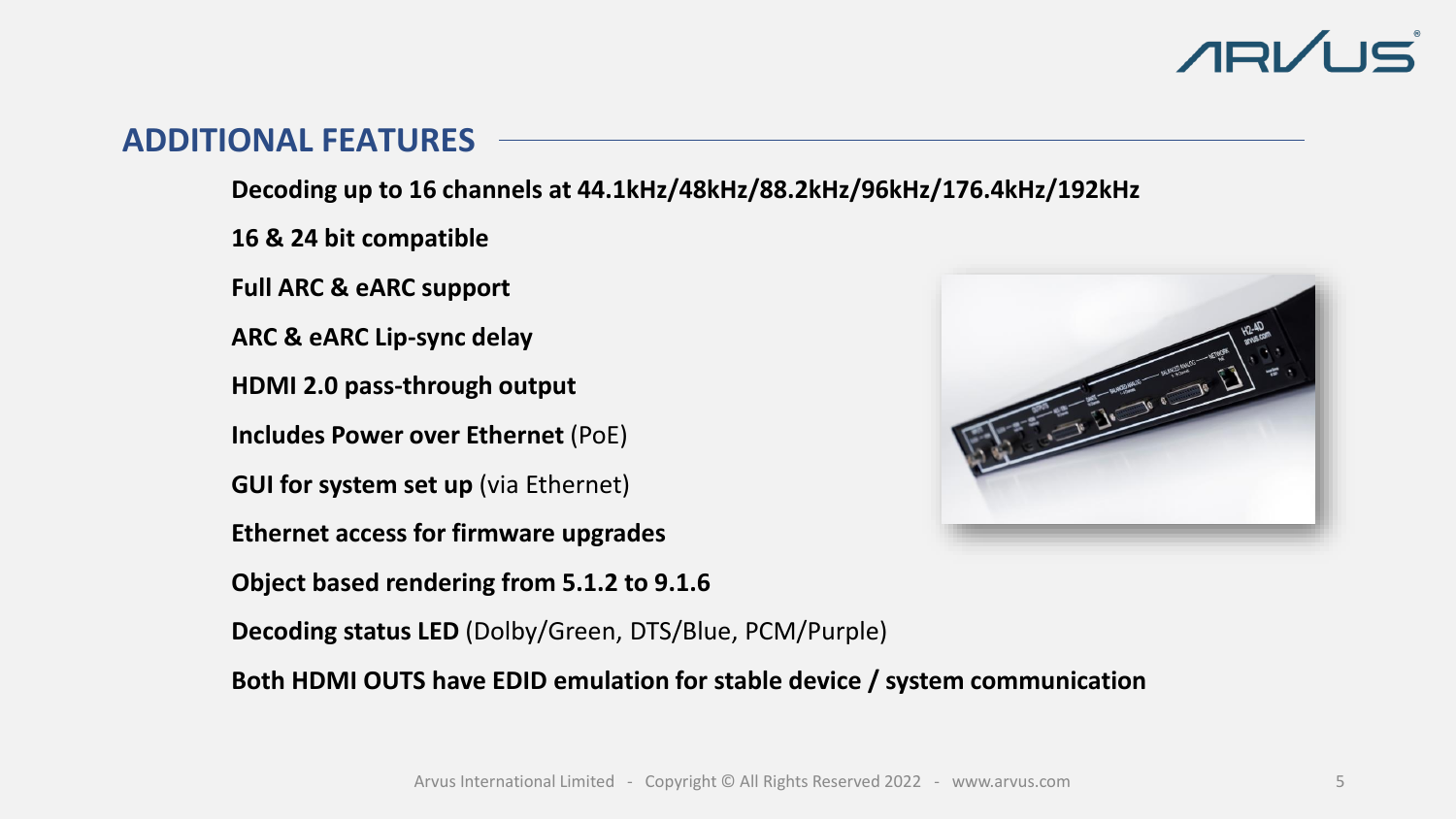# **ARVUS**

 $ABVUS$ 

# **GUI SCREENSHOT**

| 5.1.2                                                                                        |                  | v<br>ms                         |      | ms  |   |
|----------------------------------------------------------------------------------------------|------------------|---------------------------------|------|-----|---|
| v                                                                                            | ms/M             |                                 | ms/M |     | v |
|                                                                                              |                  | $\checkmark$<br>0 <sub>ms</sub> | 01   | 0   |   |
| <b>INPUT SOURCE</b>                                                                          |                  |                                 | 02   | o   |   |
| HDMI<br>v                                                                                    |                  |                                 | 03   | lo. |   |
|                                                                                              |                  | <b>NETWORK</b>                  | 04   | lo. |   |
| <b>DANTE OUTPUT</b><br><b>HDMI</b><br>v<br><b>FIRMWARE</b><br>Version 1.1<br>Firmware Update | DHCP             | off<br>◡                        | 05   | io. |   |
|                                                                                              | <b>IP Adress</b> | v                               | 06   | lo. |   |
|                                                                                              | Gateway          | ◡                               | 07   | 0   |   |
|                                                                                              | Subnet           | $\check{ }$                     | 08   | lo. |   |
|                                                                                              | <b>DNS</b>       | $\check{}$                      | 09   | 10  |   |
|                                                                                              |                  |                                 | 10   | o   |   |
|                                                                                              |                  |                                 | 11   | lo. |   |
|                                                                                              |                  |                                 | 12   | 0   |   |
|                                                                                              |                  | <b>CODEC IN USE</b>             | 13   | lo  |   |
|                                                                                              |                  | DOLBY - Atmos 7.14              | 14   | 10  |   |
|                                                                                              |                  |                                 | 15   | lo  |   |
|                                                                                              |                  |                                 | 16   | lo. |   |
|                                                                                              |                  |                                 |      |     |   |